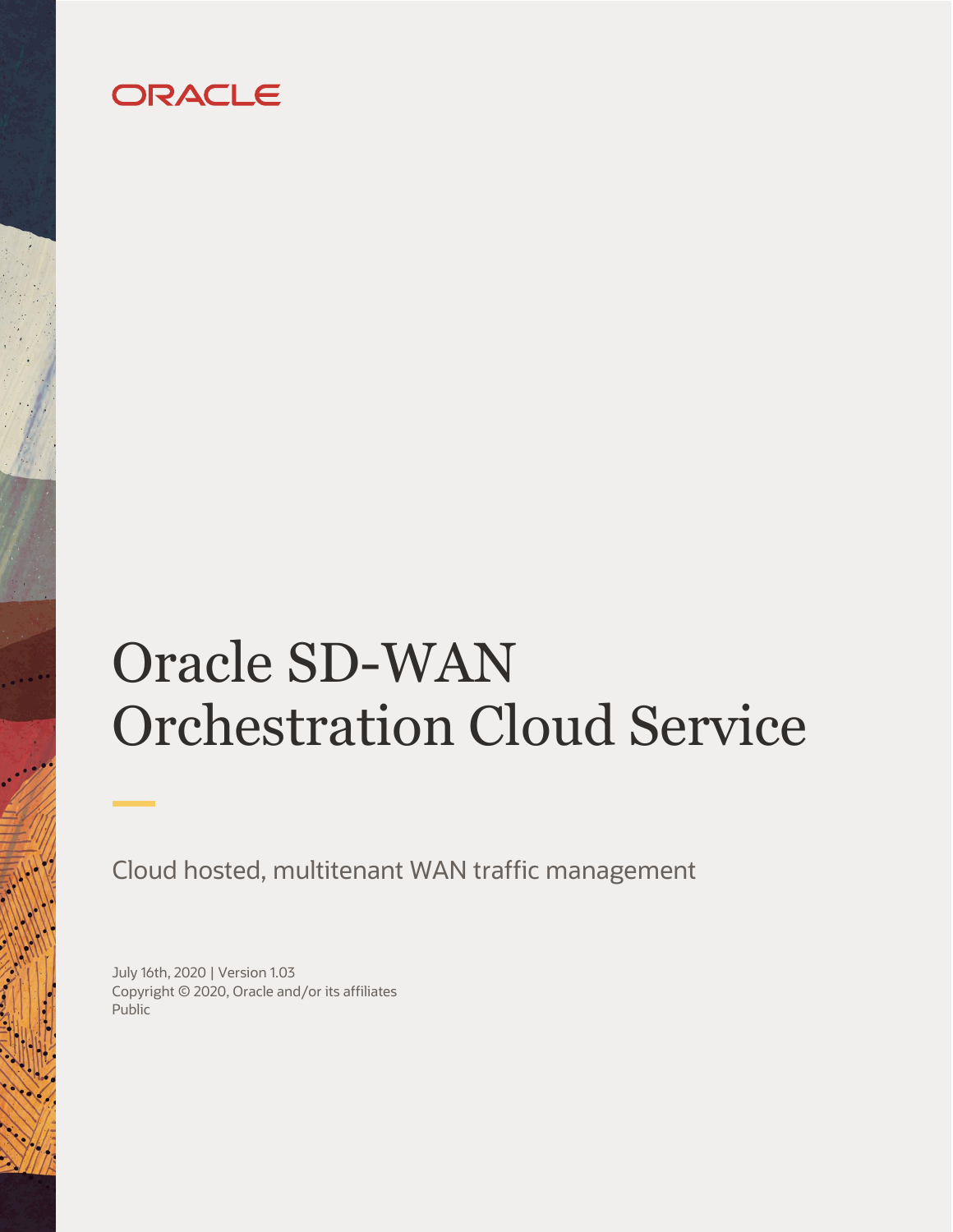#### **OVERVIEW**

As businesses migrate applications, data, and services to the cloud, the expectation is the tools used to support the IT infrastructure also to be delivered in the cloud. Cloud computing has many benefits including lowering OPEX, universal access, and ease of operations. The Oracle SD-WAN Orchestration Cloud Service delivers a cloud-based platform to perform the life-cycle management and monitoring of an Oracle SD-WAN deployment. It mitigates customer pains by delivering a centralized, easy and fast to deploy suite of provisioning and monitoring SD-WAN tools that are running in the industryleading Oracle Cloud Infrastructure (OCI).

Oracle SD-WAN Orchestration Cloud is a multitenant, secure OCI SaaS application that manages devices that run the Oracle SD-WAN Edge software. As a SaaS solution, once access to Oracle SD-WAN Orchestration Cloud is granted, a customer can then leverage the service to centrally provision and monitor their SD-WAN devices regardless of where the devices and administrators are physically deployed.



*Image #1. Oracle SD-WAN Orchestration Cloud Service Architectural Overview*

#### **KEY FEATURES**

#### **Life-cycle management**

Oracle SD-WAN Orchestration Cloud is a feature rich orchestration tool that allows users to:

- access a centralized Oracle SD-WAN Orchestration Cloud service from any location
- initialize the SD-WAN configuration
- perform ongoing WAN administration
- define and enforce consistent application policies
- configure and enforce security and firewall requirements
- perform optional on-prem SD-WAN Edge software upgrades

For visibility and monitoring, SD-WAN status is displayed on Oracle SD-WAN Orchestration Cloud management console (see image #1) to determine the health of the SD-WAN as well as troubleshoot any network issues.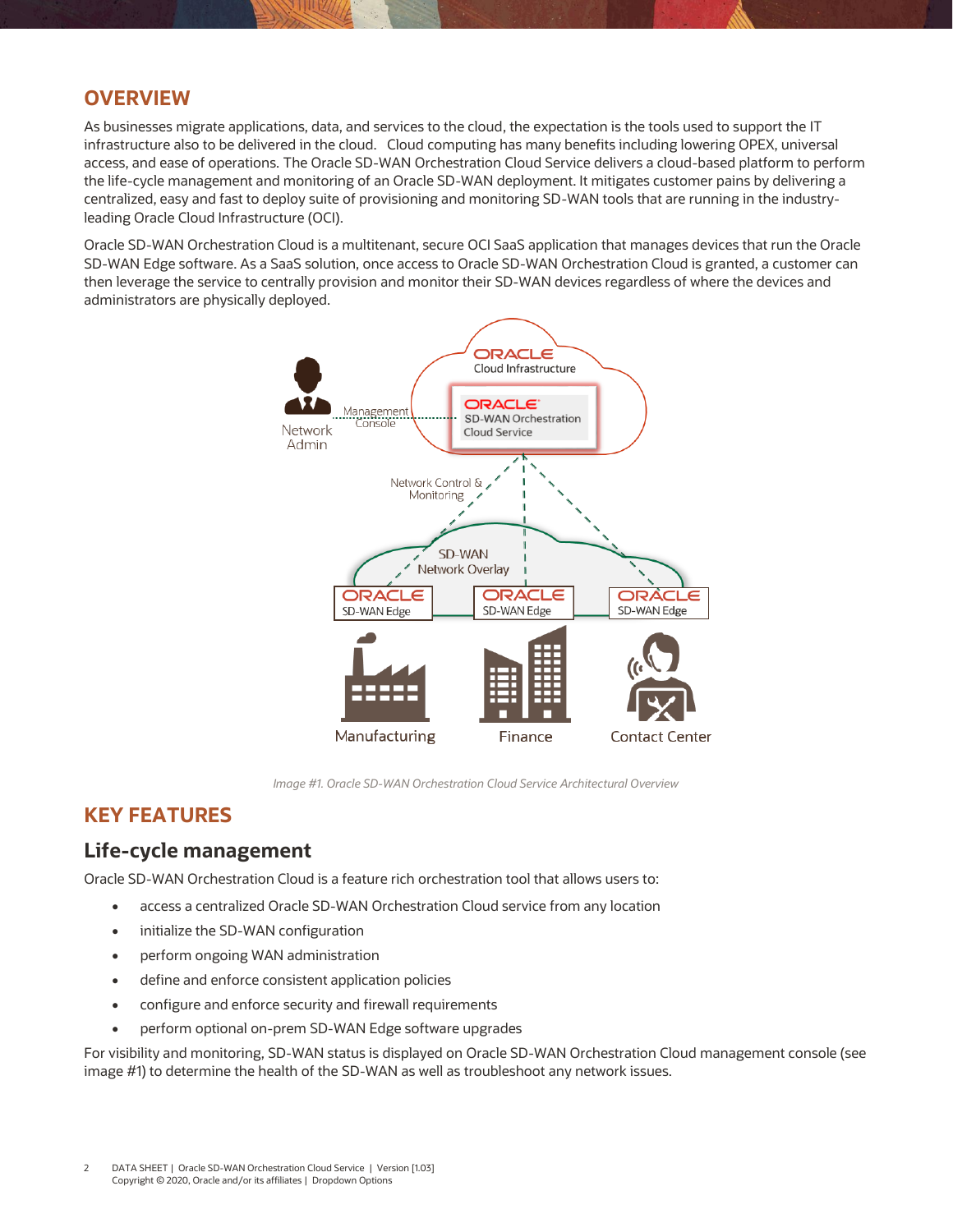#### **Security**

Oracle SD-WAN Orchestration Cloud provides a secure, administrative access to the orchestration services with role-based control. Oracle SD-WAN Orchestration Cloud utilizes OCI Identity Cloud Services to deliver all the core identity and access management capabilities to a multi-tenant cloud platform, which enables organizations to have granular control of who can access a specific Oracle SD-WAN Orchestration Cloud instance and what they can view and modify.

As a SaaS application, Oracle SD-WAN Orchestration Cloud administration can securely access the service from any location that has Internet which allows for a high degree of flexibility when it comes to scaling for the SD-WAN environment. Also, managed service providers can from this capability by allowing certain client individuals from multi companies to have access to their Oracle SD-WAN Orchestration Cl

**Zero Touch Provisioning (ZTP)**

ZTP facilitates the rapid deployment of new Oracle Edge locations by allowing administrators to automatically download the configuration to a new factory-shipped appliance with minimal effort. This capability reduced the time and onsite technical skills required to bring a site into the SD-WAN. The key requirement for this service to function is the new device must have access to the internet once it is initially started.

| inistrators                                 | Admin Role              | <b>SDWAN Administrator</b><br>SD-WAN Service Administrator Role | <b>3 Users Assigned</b>   |
|---------------------------------------------|-------------------------|-----------------------------------------------------------------|---------------------------|
| et access,<br>ling support                  | <b>SDWAN User</b>       | SD-WAN Service User Role                                        |                           |
| can benefit<br>ultiple<br>Cloud instance.   |                         |                                                                 |                           |
| $\boxminus$ $\boxminus$                     | 同                       | Show/hide the Network Map                                       |                           |
| Advanced<br>Basic<br>View:<br>Network Sites |                         | <b>INGLWOIK MISSI</b>                                           | Oracle_Controller_Service |
| liter Sites:                                |                         | a sdwct-demo-br1                                                | a sdwct-demo-br4          |
| $+$ Site<br>Oracle Controller Service<br>自  | $\overline{\mathbf{r}}$ | sdwct-demo-br2                                                  | a sdwct-demo-br3          |

Groups  $Q_{k}$   $\Box$  Select All  $\Delta$  Import

**上 Export** ▼

**ORACLE** Identity Cloud Service

**CGBUSDWAN** Oracle Communications - SD-WAN Cloud Servic **Application Roles** 

d Services > CGBUSDWAN

#### **Multitenancy**

This service uses the cloud-native operating model and can support unlimited clients by deploying multiple instances of the network control node service on a shared cluster. This allows for a provider to easily and cost-effectively deploy a managed instance per customer.

### **Multi-cloud Onramp**

As organizations incorporate cloud and SaaS services from leading vendors, such as Oracle and Microsoft, the Oracle SD-WAN Orchestration Cloud can easily manage the SD-WAN Edge devices essential to deliver failsafe access to these cloudbased resources. Oracle SD-WAN Orchestration Cloud integrates these cloud-deployed Edge devices into the corporate SD-WAN, which allows a common set of policies to support how traffic is handled when going to the cloud.

#### **ADMINISTRATIVE OPTIONS**

The Oracle SD-WAN Orchestration Cloud is a flexible solution that can support a variety of administrative deployment models that focus on implementations that are exclusively enterprise, exclusively partner-managed or a hybrid that includes a co-managed (enterprise plus partner) option. In each of these scenarios, the common tasks of designing, implement, operating, and supporting an SD-WAN are distributed between the various organizations that may be involved in SD-WAN administration. An important point to note is that Oracle is responsible for hosting the Oracle SD-WAN Orchestration Cloud service and ensuring it is available for clients to configure.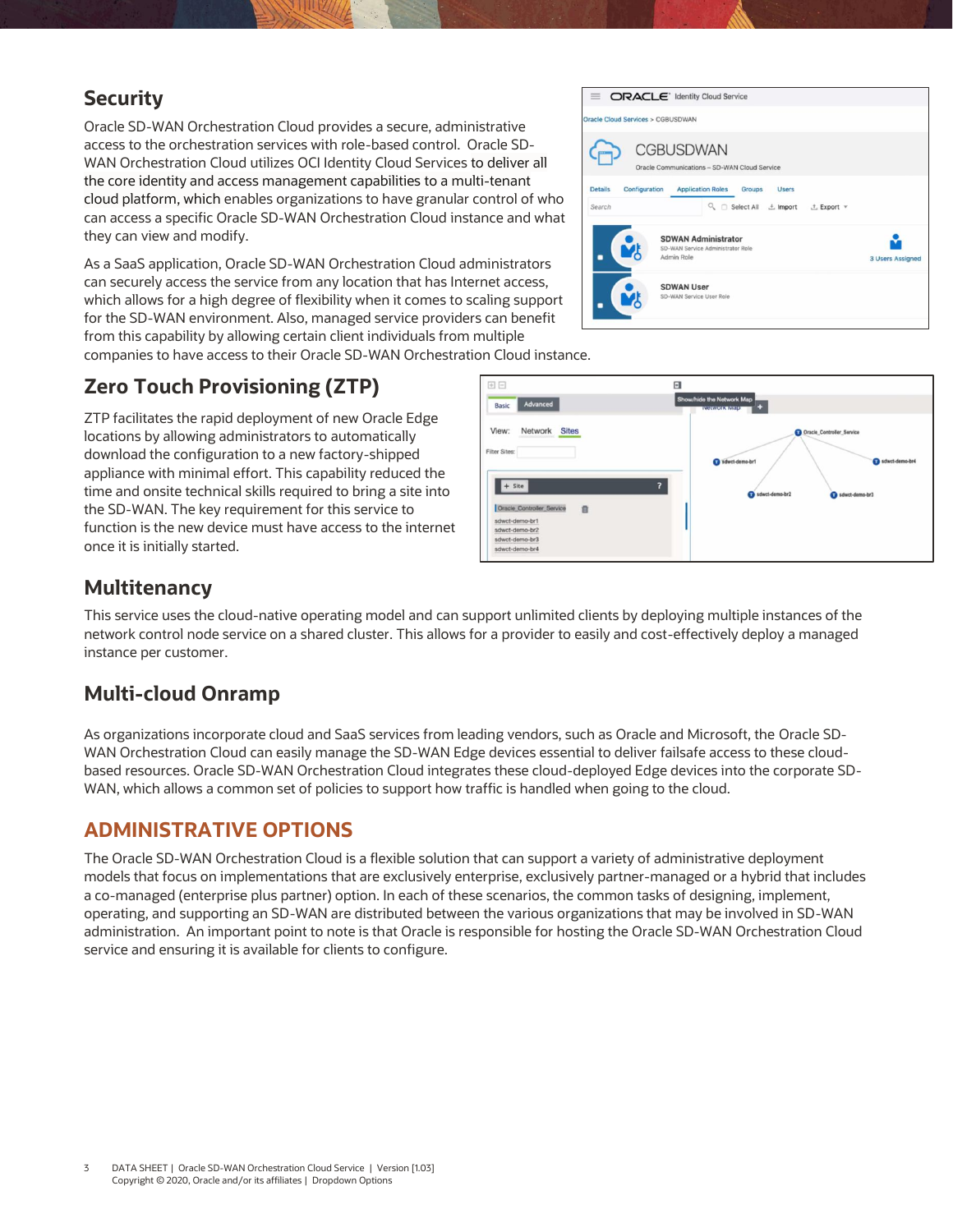

*Image #2. Oracle SD-WAN Orchestration Cloud deployment Models*

#### **BENEFITS**

#### **Reduced Costs**

The Oracle SD-WAN Orchestration Cloud can reduce cost from a variety of areas including:

- Faster time to deploy services and SD-WAN devices accelerates the ability to realize the ROI of a customer's SD-WAN investment.
- By eliminating the upfront need for the deployment of a costly on-premises hardware-based controller device, clients can save on CAPEX.

#### **Multi-tenant Administration**

With scaling to support a large number of customers, Oracle SD-WAN Orchestration Cloud is able to meet the requirements of Managed Service Providers or large enterprises that desire multiple SD-WAN implementations with the following capabilities:

- Isolated tenant specific configuration and policies
- Centralized visibility and management statistics of each tenants SD-WAN
- Zero Touch Provisioning to support the rapid deployment of unlimited locations across multiple tenants